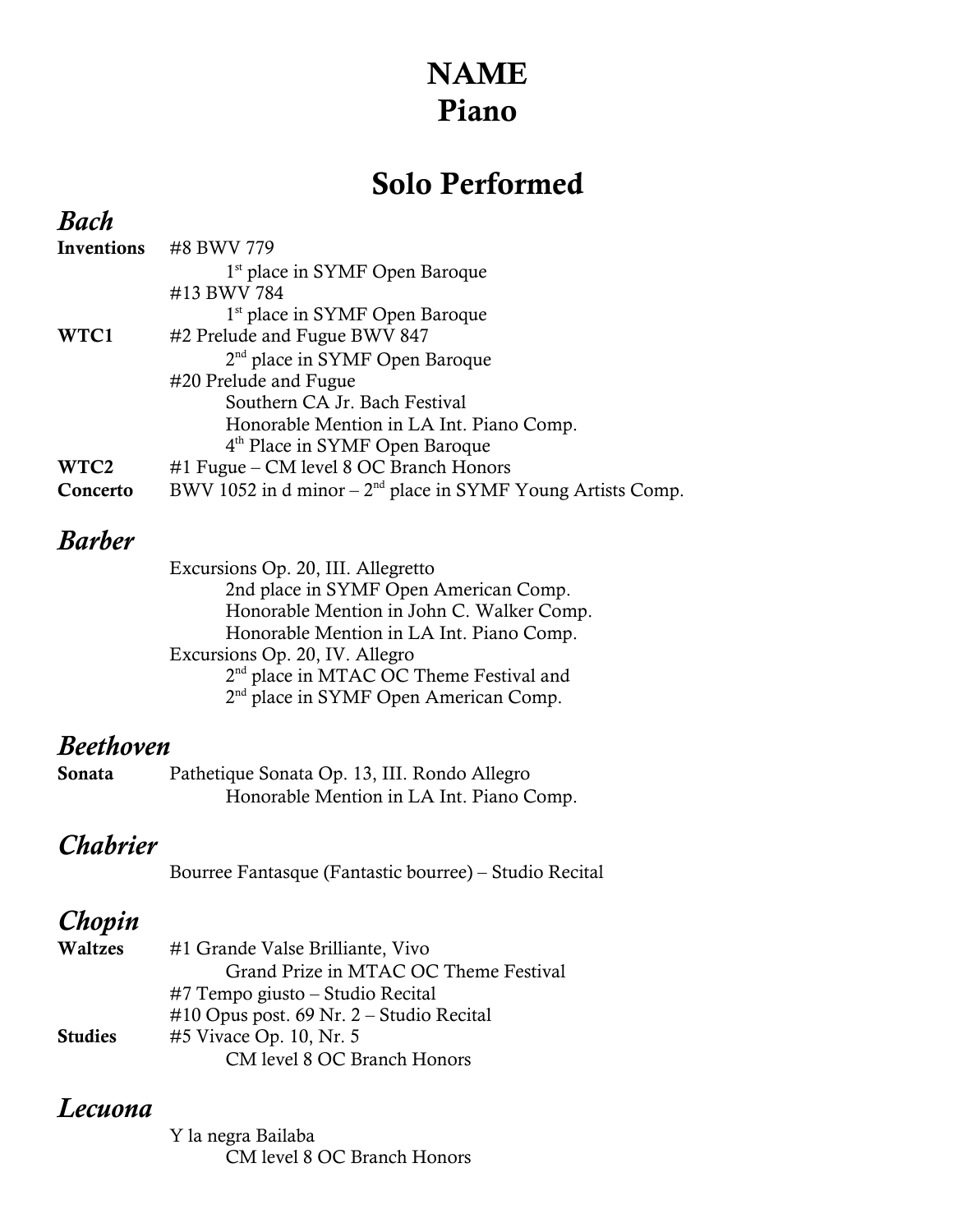#### *Mendelssohn*

Rondo Capriccioso, Op. 14 Honorable Mention in LA Int. Piano Comp. Concerto Op. 25 in g minor, III. Presto 3<sup>rd</sup> place in SYMF Young Artists Comp. 2<sup>nd</sup> alternate in MTAC Concerto Comp.

#### *Mozart*

| Sonata   | #16, K.545                                     |
|----------|------------------------------------------------|
|          | $2nd$ place in SYMF                            |
|          | #12, K.332, III. Allegro assai                 |
|          | 2 <sup>nd</sup> place in OC Theme Festival     |
|          | #13, K 333, I. Allegro                         |
|          | Honorable Mention in LA Int. Piano Comp.       |
| Concerto | No. 21 in C Major I. Allegro                   |
|          | Honorable Mention in MTAC Concerto Competition |

#### *Weber*

Sonata #1 in C major Op. 24, IV. Rondo Grand Prize in the Korean Times Music Festival

# Solo Studied

# *Bach*

| Inventions | #1 BWV 772            |
|------------|-----------------------|
|            | #2 BWV 773            |
|            | #4 BWV 775            |
|            | #5 BWV 776            |
|            | #7 BWV 778            |
|            | #10 BWV 781           |
|            | #11 BWV 782           |
| WTCI       | #6 Prelude and Fugue  |
|            | #9 Prelude and Fugue  |
|            | #11 Prelude and Fugue |

Chromatic Fantasy and Fugue in d minor BWV 903

## *Beethoven*

| Sonata   | Leichte Sonata Op.49 Nr. 2, I. Allegro, ma non troppo |
|----------|-------------------------------------------------------|
| Concerto | No. 3 in c minor Opus 37, I. Allegro moderato         |

# *Chopin*

| Waltzes | #9 Tempo di Valse |
|---------|-------------------|
|         | #17 Allegretto    |

## *Mozart*